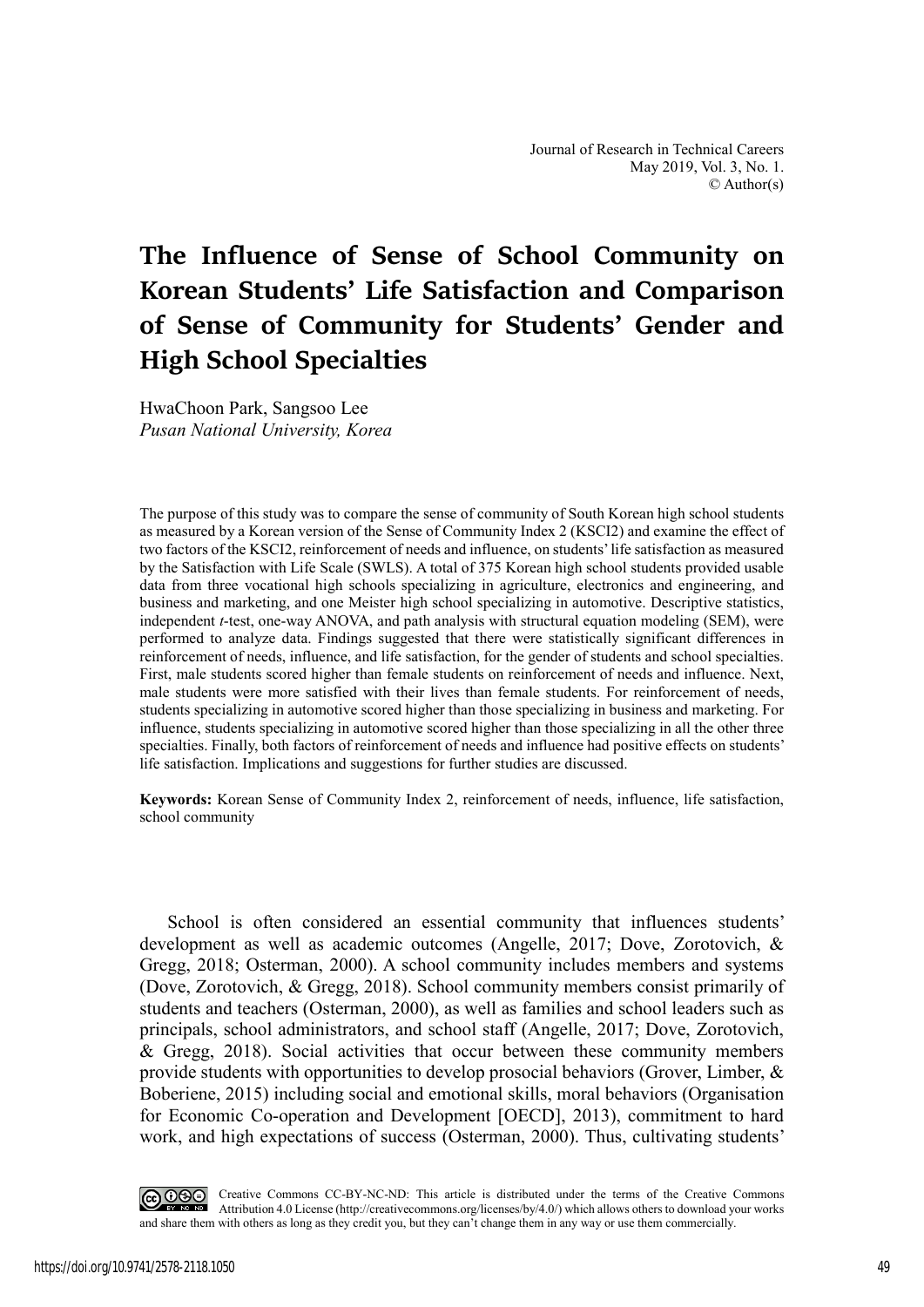sense of a school community is an important task for schools.

However, when looking into the current situation of schools in South Korea, public distrust and doubt over school administration and records escalated in contemporary Korean society. For example, manipulation of students' grades by teachers, leaks of exam questions, a lack of security, and teachers' unethical behaviors toward students including sexual abuse at many high schools are some examples that have affected school communities in South Korea (Kim, 2018). In 2012, the Programme for International Student Assessment (PISA) evaluated 15-year-old students' happiness at school for the first time, and students in South Korea reported the lowest score among the 64 participating countries (OECD, 2013). On average across the OECD countries, 80% of students reported that they agreed or strongly agreed with the statement "I feel happy at school" (OECD, 2013, p. 33), in contrast with about 60% of Korean students (OECD, 2013). Further, South Korean students' sense of belonging to their school has changed less than 5% over the past ten years from 2003 to 2012 (OECD, 2013). South Korea reports the highest suicide rate of teenagers among the OECD countries (OECD, 2015) which may be an indicator of how unhappy or unsatisfied Korean students feel. Moreover, the suicide rate among teenagers in South Korea has not improved over the past decade (Lim, Ha, & Song, 2014). Despite issues, South Korea lacks research on students who are key members of school communities. Along with families, schools and the education system can also cultivate students' overall well-being (OECD, 2013), and students' overall well-being is associated with student suicide. According to Voracek (2009), life satisfaction is an explicit factor that can prevent suicidal behaviors at the individual level. In addition, students' positive school experiences such as liking school and feeling connected to school affect students' mental and physical well-being (Currie et al., 2012). For example, students' sense of belonging, or how connected students feel to their school and peers (OECD, 2013), is also a factor of sense of a school community (McMillan & Chavis, 1986; Osterman, 2000) and can be an obvious indicator of students' overall well-being such as social connectedness, happiness, and satisfaction at school (OECD, 2013).

However, research studies on how teen-aged students sense their schools as a community and how students' sense of a school community affects their life satisfaction are sparse in South Korea. Specifically, students' life satisfaction in vocational high schools has rarely been explored. Considering that students in vocational high schools tend to directly enter the workplace right after they graduate from school, their high schools can be the last community where they learn and develop a sense of a community before they transit from school to the workplace. Teenagers' experiences in school can affect their life satisfaction for the rest of their lives (Grover, Limber, & Boberiene, 2015). Understanding how students sense their schools as a community and how this sense affects students' life satisfaction can help schools change systematic structures and develop programs that can promote students' life satisfaction and reduce the suicide rate among teenagers in South Korea.

# **Literature Review**

**Sense of Community.** The sense of community refers to the feeling of the relationship that an individual holds for his or her community (McMillan & Chavis, 1986; Sarason, 1974). It is a personal knowledge that he or she has about belonging to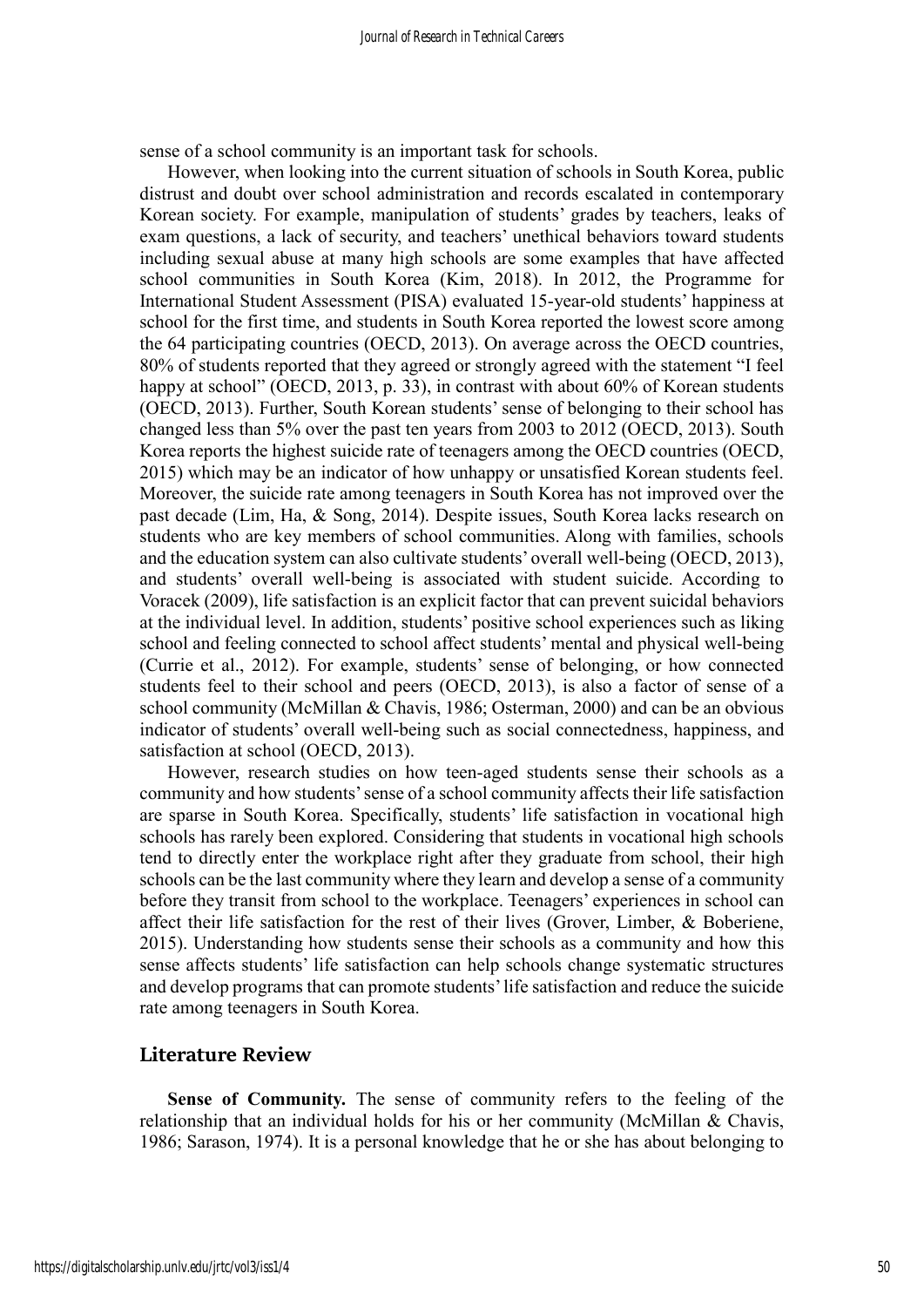a collective of others (McMillan & Chavis, 1986; Sarason, 1974) and a perception that one is similar to others. People acknowledge interdependence with others and have a willingness to give to and do for others what a person expects from them to maintain the interdependence (McMillan & Chavis, 1986; Sarason, 1974).

A community can form as a result of place or relationships (Angelle, 2017). Communities emerge and form based on geographical territories such as blocks, neighborhoods, towns, cities, churches, colleges, clubs, rituals, celebrations, schools, hospitals, and markets, which are considered "territorial communities" (McMillan & Chavis, 1986, p. 8). Due to more advanced communication technology and transportation technologies (Dunham, 1977; McMillan & Chavis, 1986), communities can shape based on a process or a relationship (Dunham, 1977, 1986; McMillan & Chavis, 1986) such as online social networks, news magazines, political parties, and YouTube channels, which are "relational communities" (McMillan & Chavis, 1986, p. 8).

McMillan and Chavis (1986) insisted that four characteristics are usually found where a community emerges: "(a) membership, (b) influence, (c) integration and fulfillment of needs, and (d) shared an emotional connection" (p. 9). Membership refers to a feeling of belonging and emotional safety that allow members to participate in intimate social activities in the community (Angelle, 2017; McMillan & Chavis, 1986; Osterman, 2000; Pooley, Pike, Drew, & Breen, 2002). According to McMillan and Chavis (1986), membership includes five attributes: "boundaries, emotional safety, a sense of belonging and identification, personal investment, and a common symbol system" (p. 11), which are interwoven with each other and can be a sign of belonging to a community. Influence refers to a member's cohesiveness and conformity in the community. Influence is bidirectional: a member can influence the community and the community can impact a member (McMillan & Chavis, 1986). Integration and fulfillment of needs refer to the reinforcement of members' needs, which is based on Maslow's theory of human motivation that basic human needs should be met before higher order needs can be met (Maslow, 1943). This concept includes the status of being a member, members' competence, motivation, and group success (McMillan & Chavis, 1986). In other words, it means how well a member fits the community or how well a community fits a member. Shared values attract members to join the community, which enables their needs and goals to be better met and obtained (Angelle, 2017; McMillan & Chavis, 1986; Osterman, 2000; Pooley et al., 2002). Finally, shared emotional connection refers to sharing history, time, experiences, and places among community members (McMillan & Chavis, 1986). It works together with learning about the history of a community, frequent and clear interactions and tasks, positive relationships, frequent shared events, investment of time, energy, and intimacy (McMillan & Chavis, 1986). Although not all communities have these four characteristics, every community has certain characteristics that attract people and enable members to perform social activities.

**School Community.** Many researchers agree that school is a community (Angelle, 2017; Grover, Limber, & Boberiene, 2015; Osterman, 2000). Dewey (1966) viewed school as a social institution and emphasized that students can develop social skills through collaborative activities for experiential learning. As a social institution, schools have characteristics of a community (Angelle, 2017; Grover, Limber, & Boberiene,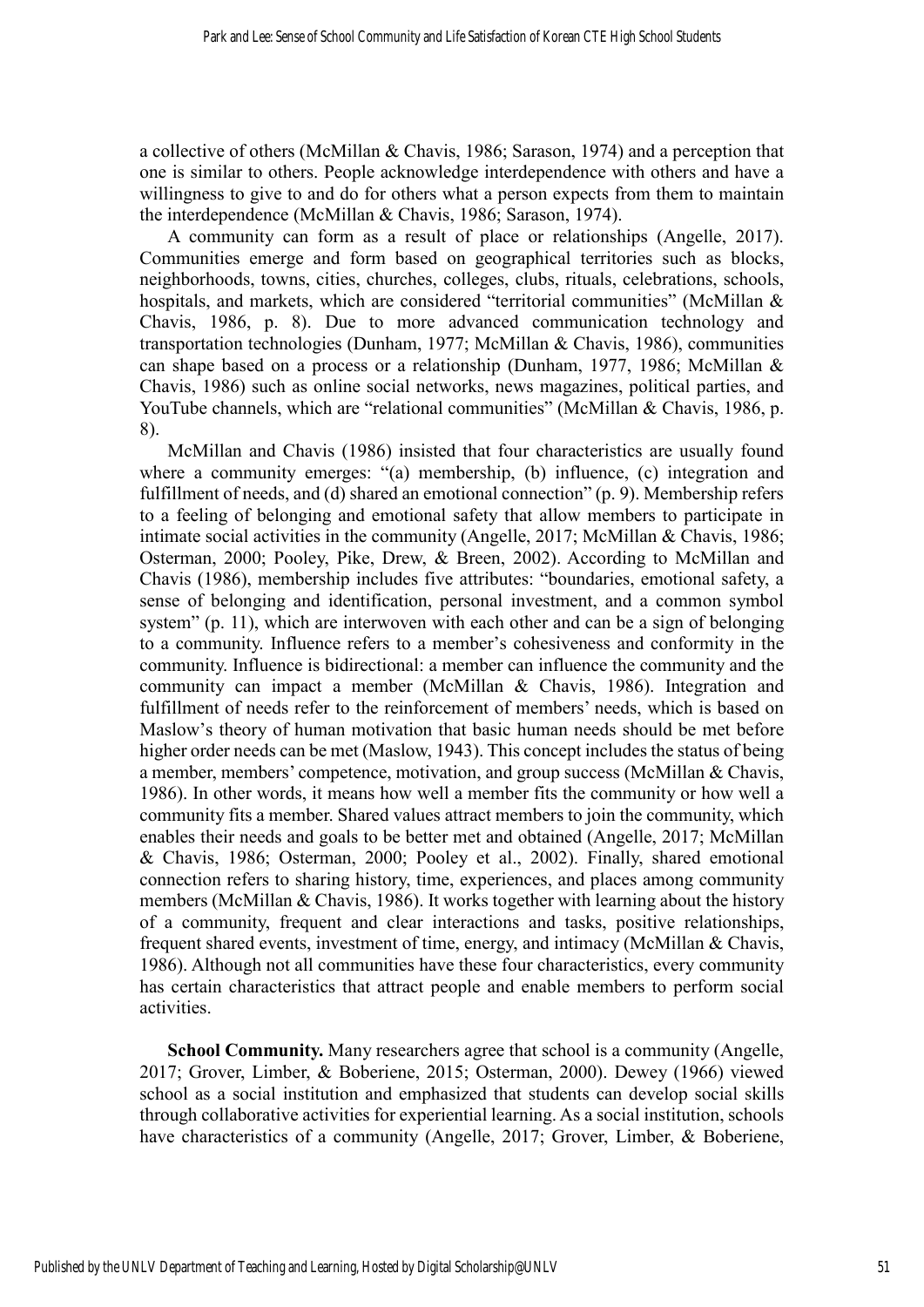2015; Osterman, 2000). For example, students feel that they belong to their school when they experience events together, spend time together, have their own symbols, are influenced, address their needs, are interdependent, and are emotionally connected to others at school (Grover, Limber, & Boberiene, 2015). Students with higher perceptions of their school as a community, such as a feeling of being accepted by peers and teachers, tend to have a lower level of anxiety (Osterman, 2000).

According to Grover, Limber, and Boberiene (2015), for a school to become a good community, a school must be (a) a place that students perceive to be safe and fair, (b) a place that students are encouraged to actively participate in school activities, (c) a place that positive relationships with other members are promoted, and (d) a place where students want to stay. Thus, in this study, a school community is defined as a place where social, emotional, systematic interactions actively occur among school community members, i.e., teachers, students and families, school leaders, and school staff, in order to accomplish the shared goals of a school.

Life Satisfaction. Life satisfaction, also called global life satisfaction, (Suldo & Huebner, 2004) can be defined as a person's cognitive and global evaluations of the quality of their lives as a whole based on their own standards (Pavot & Diener, 2008; Suldo & Huebner, 2004). Life satisfaction may function as a person's strength (Suldo & Huebner, 2004). Chen, Wu, Lin, and Ye (2018) described life satisfaction as "the comparison between self-imposed standards and real conditions in one's overall life" (p. 1). As the discrepancy becomes smaller, a person is more satisfied with their life (Chen et al., 2018).

A person's life satisfaction is usually measured based on evidence of evaluations of factors such as "housing, health, education, work-life balance, environmental quality, social connections, civic engagement and governance, personal safety, income and wealth, jobs and earnings, and subjective well-being (OECD, 2017, p. 30)." A person's life satisfaction can also be evaluated by specific domain satisfaction such as marital satisfaction, job satisfaction, and satisfaction of housing since domain satisfaction is associated with life satisfaction (Pavot & Diener, 2008). Life satisfaction is considered one of the three components of individuals' subjective well-being: "negative affect, positive affect and life satisfaction" (Pavot & Diener, 2008, p. 138), which represent people's current feelings (OECD Better Life Index, 2018).

**Top-down, Bottom-up, and Reciprocal Process on Life Satisfaction.** Pavot and Diener (2008) examined life satisfaction judgments. They found that researchers on life satisfaction adopted either a top-down or a bottom-up model. Top-down models hypothesize that a person's temperament or personality is a strong and stable determinant of life satisfaction. Top-down models explain the variance of life satisfaction with personality variables rather than with life events or changes of specific domains. Thus, this perspective emphasizes the influence of a person's temperament on life satisfaction and minimizes the influence of continuous life experience on a person's subjective well-being (Pavot & Diener, 2008).

Bottom-up models suggest that domain satisfactions affect a person's life satisfaction (Pavot & Diener, 2008). Domain satisfaction refers to an evaluation of a specific domain of one' life such as marital satisfaction, school life satisfaction, and job satisfaction (Pavot & Diener, 2008). That is, sums and combinations of domain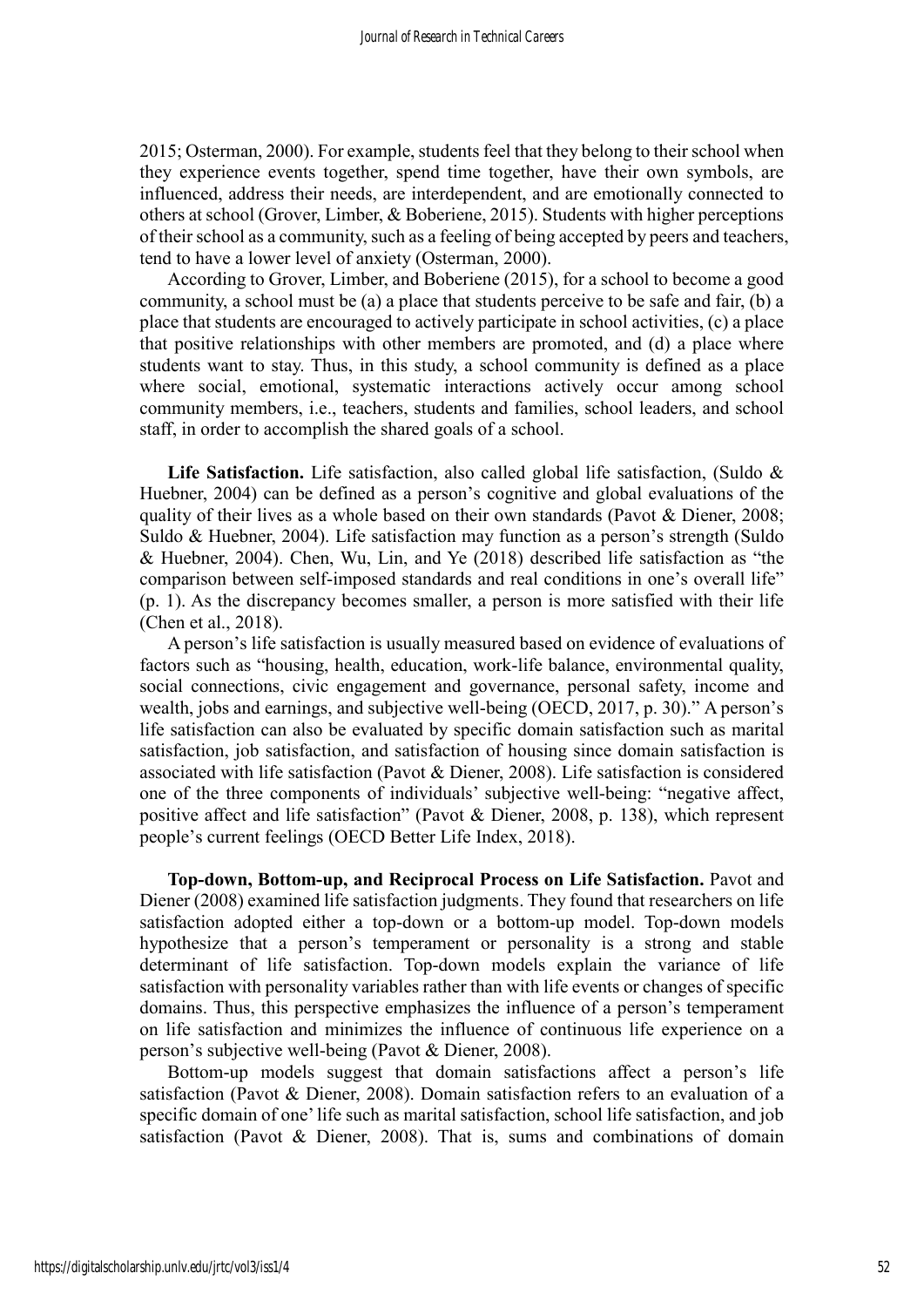satisfaction can account for the various levels of life satisfaction. Thus, events and changes in some life domains such as acquiring a long-term disability can explain longterm variations of a person's life satisfaction (Lucas, 2007; Pavot & Diener, 2008). For example, past studies revealed that a person's marital satisfaction accounted for their life satisfaction (Lance, Lautenschlager, Sloan, & Varca, 1989).

Finally, some past studies also examined the bidirectional process between topdown and bottom-up processes. For example, Chen et al. (2018) examined the reciprocal relationship between athletes' team satisfaction and life satisfaction. The findings of their study indicated a bidirectional association between team satisfaction and life satisfaction even though the estimates were more supported by the bottom-up process.

Researchers have not agreed on which model is better. However, many researchers agreed that domain satisfaction is a critical element for judging life satisfaction (Lance et al., 1989; Schimmack & Oishi, 2005; Schneider & Schimmack, 2010). Therefore, major life events and changes in life domains provide information on life satisfaction judgments. For this study, it was hypothesized that students' sense of a school community is one domain of students; life satisfaction would influence students' overall life satisfaction, and therefore, the bottom-up process was applied.

**Sense of School Community and Life Satisfaction.** According to Diener, Emmons, Larsen, and Griffin (1985), people tend to develop an optimistic outlook to carefully accumulate positive experiences which can strengthen life satisfaction. Research on school community offers insights into students' life satisfaction. Past studies revealed that students' sense of school community is associated with students' outcomes, behaviors, and overall well-being (OECD, 2013). For example, students with a higher sense of school community showed higher scores on standardized tests, better grades, and lower dropouts (Grover, Limber, & Boberiene, 2015). Moreover, a higher sense of school community increases students' motivation, self-efficacy, active classroom participation, and sense of trust (Grover, Limber, & Boberiene, 2015). A sense of school community is substantially related to life satisfaction as well (Grover, Limber, & Boberiene, 2015). For example, a sense of school community affects students' mental, social, and emotional well-being (Grover, Limber, & Boberiene, 2015). A sense of school community can also be predictors of students' prosocial behaviors such as empathy, concern for others, and helping others (Grover, Limber, & Boberiene, 2015). For example, students who feel a strong sense of school community have less emotional distress, depression, anxiety, and suicidal ideation, leading to fewer suicide attempts (Grover, Limber, & Boberiene, 2015; Osterman, 2000).

According to the result of a study conducted by OECD in 2012 that examined students' sense of belonging to their own schools, the percentage (76.3%, *SE*=1.0) of Korean students who reported *agree or strongly agree* to the statement, *I feel like I belong at school,* was less than the OECD average (81.3%, *SE*=0.1) (OECD, 2013, p. 251). In addition, 60.4% (*SE*=1.0) of Korean students agreed or strongly agreed to the statement, *I feel happy at school*, which was also less than the OECD average (79.8%, *SE*=0.1) (OECD, 2013, p. 32). To the statement, *I am satisfied with my school*, 65.0% (*SE*=1.3) of Korean students agreed or strongly agreed, while the OECD average was 78.2% (*SE*=0.2) (OECD, 2013, p. 251). The overall mean of Korean students' sense of belonging to their schools was less than the OECD average by -0.32 point (*SE*=0.02)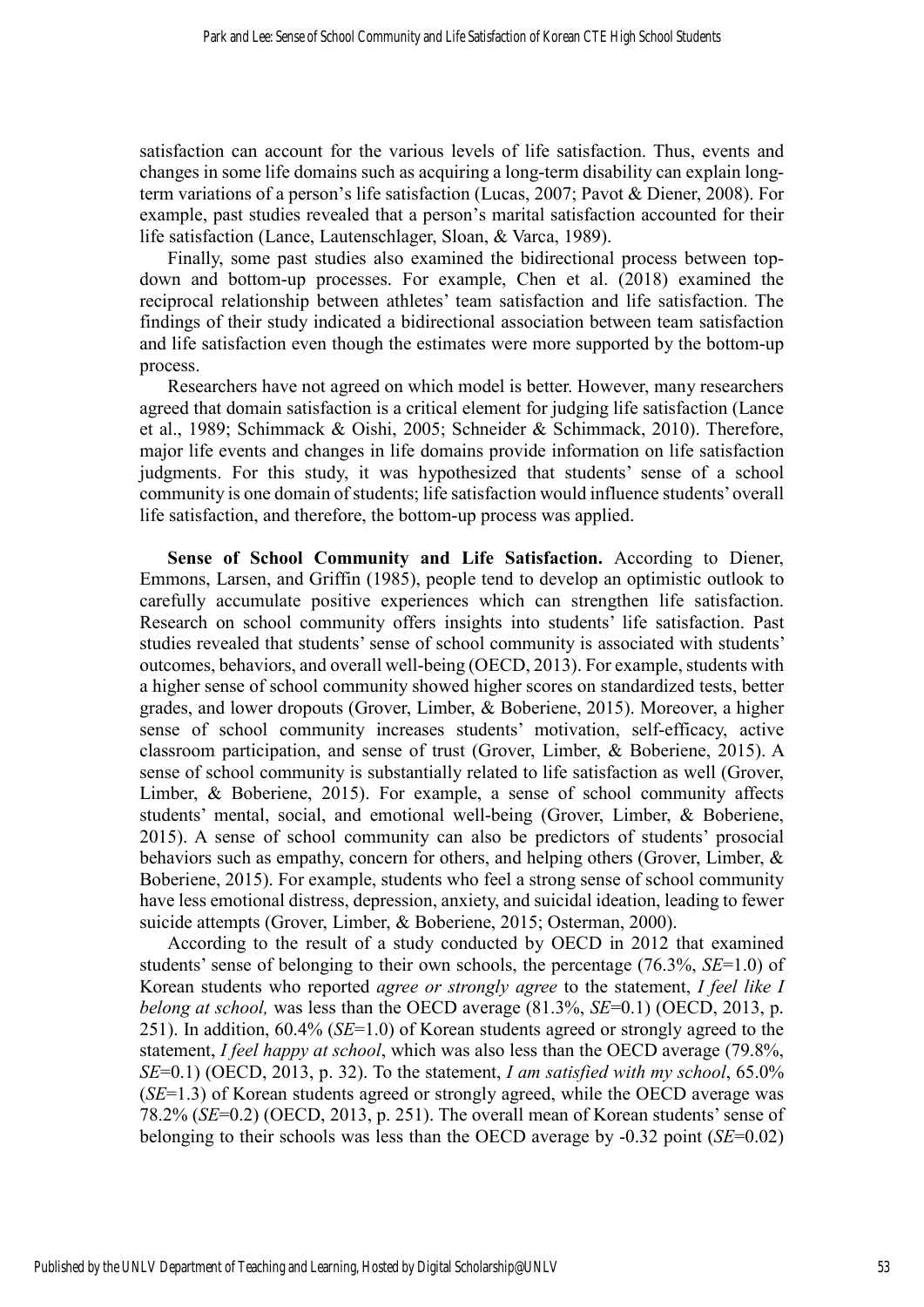

Figure 1. A conceptual path model between a sense of school community and life satisfaction. Reinforcement of needs and influence are the two factors of the Korean version of the sense of school community index 2 (Park, 2018).

(OECD, 2013, p. 54). Also, it was revealed that boys reported a higher mean index of a sense of belonging to a school than girls did by 0.08 point (*SE*=0.04), and the gap was different from country to country (OECD, 2013, p. 54).

A conceptual hypothesis of path relationships between students' sense of school community and students' life satisfaction can be drawn based on literature on the school community and life satisfaction. Two factors that consist of a sense of school community were selected based on one of the precedent research studies for the current study, which examined the construct validity and reliability of the Korean version of the Sense of School Community Index 2 (KSCI2) (Park, 2018). When the KSCI2 was administered in Korean secondary school communities, only two factors were statistically meaningfully extracted, and the combinations of the items were slightly different from the SCI2 (Park, 2018). These two factors of the KSCI2 were "reinforcement of needs" and "influence" (Park, 2018) and were incorporated into the conceptual model for this study (Figure 1).

In order for schools to develop their own unique culture and fulfill their role as a community, it is important to clearly understand their students. Even though the concept of school community is perceived as important in South Korea, research on school community (more commonly called educational community) has been mainly limited to teachers or teachers' perceptions toward students, principals, and parents: teachers' competencies, interactions, and trust in secondary schools. Recently, Lee and Kim (2018) examined the relationship among empathic school community competency, sense of community, and subjective well-being with participants from general and special high school students in South Korea. One of the findings of their study revealed that students from general high schools scored higher on overall sense of a school community than those from special high schools in Korea.

However, research studies focusing on the specialties of vocational high schools in South Korea have not been conducted yet despite the fact that school specialties vary from school to school unlike general high schools. Also, research studies with participants of students in vocational or career and technical education (CTE) or Meister high schools are sparse. Considering that students' perceptions of the school community in CTE and Meister high schools have been minimally explored, it is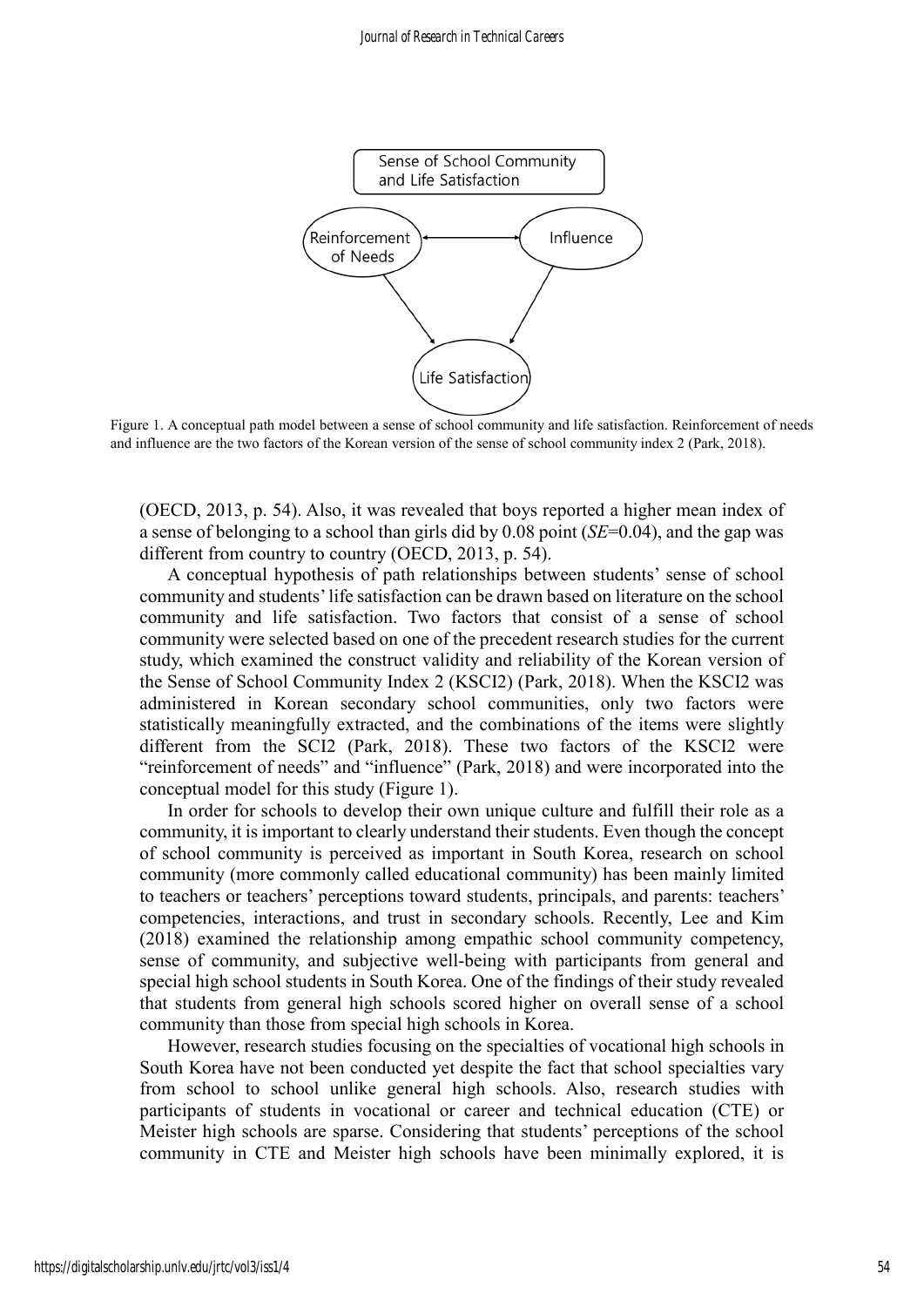| Year         | School category              | N of schools | N of students       |
|--------------|------------------------------|--------------|---------------------|
| 2010         | General high school          | 1,561        | 1,496,227 (76.25 %) |
| (until 2010) | Vocational high school       | 693          | 466,129 (23.75%)    |
|              | Total                        | 2,254        | 1,962,356           |
| 2018         | General high school          | 1,556        | 1,096,331 (71.26%)  |
| (since 2011) | Special-purposed high school | 157          | 66,693 (4.33%)      |
|              | Vocational high school (CTE) | 490          | 252,260 (16.40%)    |
|              | Autonomous high school       | 155          | 123,292 (8.01%)     |
|              | Total                        | 2,358        | 1,538,576           |

Table 1. Numbers of High Schools and Students in South Korea

Note. Special schools for children with disabilities and for adults were not included. Resources were based on the statistics that Minister of Education Korea provided (Minister of Education Korea, 2018b).

Table 2. Sense of Community Index 2 and Korean Sense of School Community Index 2

|             | Sense of Community Index 2                                                                                               | Korean Sense of School Community Index 2                                         |
|-------------|--------------------------------------------------------------------------------------------------------------------------|----------------------------------------------------------------------------------|
| Factors     | Reinforcement of needs (6 items)<br>Membership (6 items)<br>Influence (6 items)<br>Shared emotional connection (6 items) | Reinforcement of needs (8 items)<br>Influence (5 items)                          |
| Reliability | Cronbach's $\alpha$ = .94 (total)<br>Cronbach's $\alpha$ ranges from .79 to .86                                          | $\alpha$ = .92, $\alpha$ = .83, respectively                                     |
| Sample item | This community has been successful in getting the<br>needs of its members met.                                           | My school community has been successful in<br>getting the needs of students met. |

Note. Information of the table was based on Chavis, Lee, & Acosta (2008) and Park (2018). The full items of the SCI2 are available for free upon request through the website called, *Sense of Community*: [https://www.senseofcommunity.com/soc-index/.](https://www.senseofcommunity.com/soc-index/) The full version of the KSCI2 is available in Park's validation study (Park, 2018).

meaningful to investigate how students in CTE and Meister high schools feel their schools as a community and how the factors of the sense of school community affect students' life satisfaction. This study can be a beginning point for researchers on CTE school communities in South Korea.

Thus, this study is about the relationship between schools including educational systems and students' life satisfaction in the school community context to help improve students' overall well-being. Findings of the study can contribute to the existing research on the school community in South Korea and provide a basis for schools to change school structures and develop programs and activities for cultivating students' sense of school community and improving students' life satisfaction.

# **Purpose of the Study**

The purpose of this study was to describe, compare, and investigate how students in career and technical education high schools in South Korea would perceive their schools as a community. Specifically, it sought to answer three research questions:

- How is students' sense of school community different according to student gender?
- How is students' sense of school community different according to different vocational high school specialties?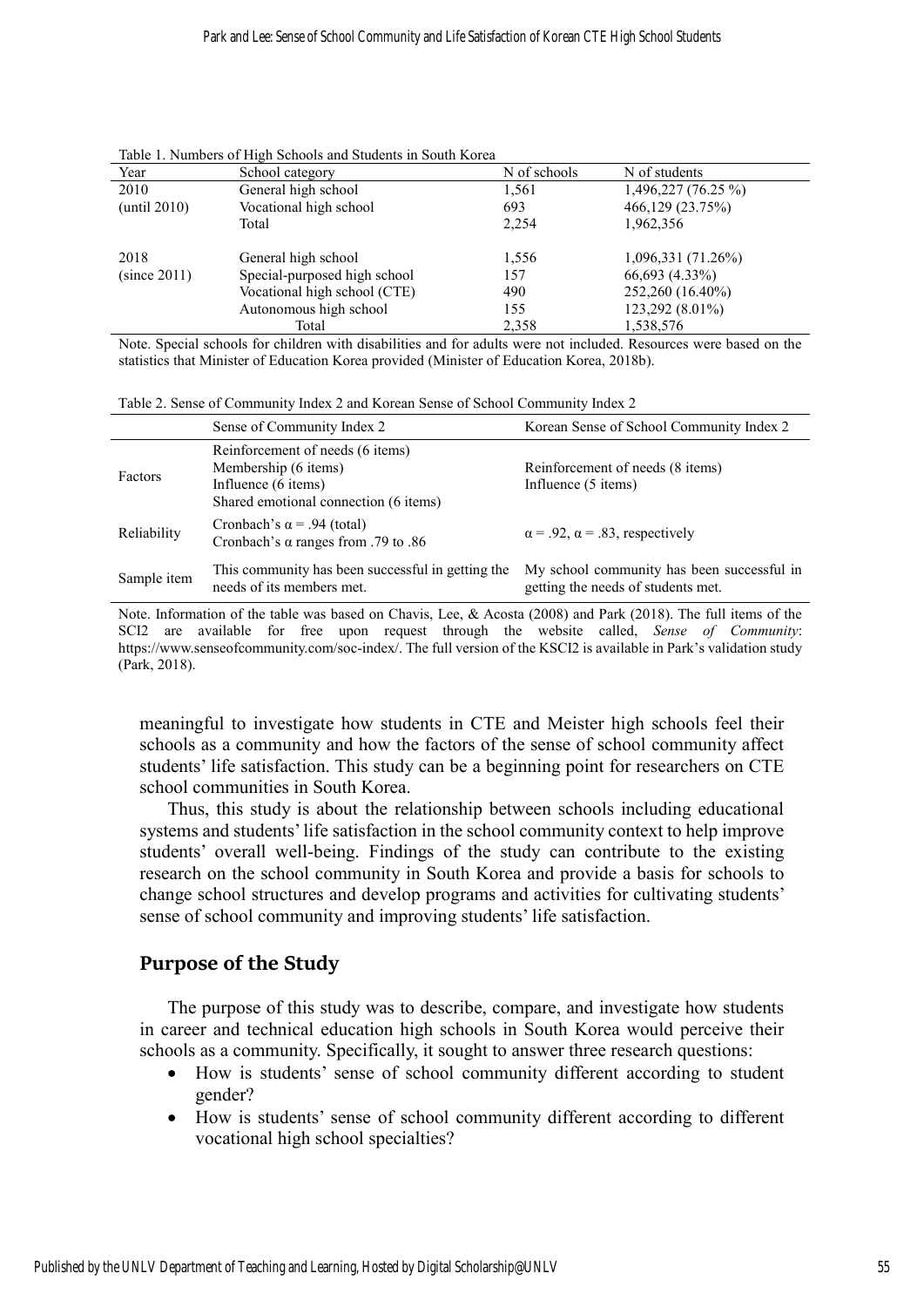• How does students' sense of school community affect students' life satisfaction among vocational and Meister high school students?

### **Methods**

**Context of High Schools in South Korea.** In the past, South Korean high schools were categorized into two tracks: general high schools for colleges and vocational high schools for entering the workplace right after high school (Table 1). Since 2011, high schools have been categorized into four types: (a) general high schools for academic purposes and college admissions, (b) special-purposed high schools for science, foreign languages, arts (e.g., music, dance, literacy, play), sports, international professions, and Meister (special CTE), (c) vocational high schools (CTE), and (d) autonomous high schools (Minister of Education Korea, 2018a). The Korean government launched Meister high schools, which were specifically designed for the purpose of operating a customized curriculum linked directly to industry demand for the development of professional vocational education, in 2010. Many former CTE high schools reformed and became Meister high schools. In 2018, there are a total of 49 Meister high schools in South Korea (HIFIVE, 2018).

**Sample and Participant Selection.** The target participants of this study included high school students in vocational high schools and Meister high schools, which are considered CTE high schools in South Korea. The study was approved by the IRB at the institution that the authors are affiliated. A non-probability convenience sampling method was used in this study, which means that every potential participant does not have an equal chance to be chosen as a participant (Johnson & Christensen, 2014). Through a non-probability convenience sampling, participants can be easily recruited from people who are available or have a willingness to participate in the research survey (Johnson & Christensen, 2014).

For this study, social and professional networks were used by the researchers, recruiting teachers and principals whom the authors are acquainted. Principals of 10 vocational and Meister high schools in total were first contacted in Busan and Ulsan, two of the six metropolitan cities in South Korea, and Gyungsang and Jeolla provinces, two of the six main provinces in South Korea. Next, the purpose of the study was explained to the principals of selected schools. Three principals from vocational high schools and one principal from a Meister high school permitted the researchers to administer the surveys at their schools. The specialties of the three CTE high schools were Agriculture, Electronics and Engineering, and Business and Marketing, respectively. The specialty of the Meister high school was Automotive. A total of 440 copies of survey questionnaires with candies as a reward were sent to the four schools by mail, and 410 copies were returned. After coding and screening the data, a total of 375 responses were used for the analysis as a sample. Male students were 241 (64.3%), 149 (39.7%) were in  $10^{th}$  grade, 158 (42.1%) were in  $11^{th}$  grade, and 68 (18.1%) were in  $12<sup>th</sup>$  grade students. In terms of CTE specialty, 100 (26.7%) students were from an Agriculture specialized high school, 110 (29.3%) were from an Electronics and Engineering specialized high school, 101 (26.9%) were from a Business and Marketing specialized high school, and 64 (17.1%) were from an Automotive Meister high school.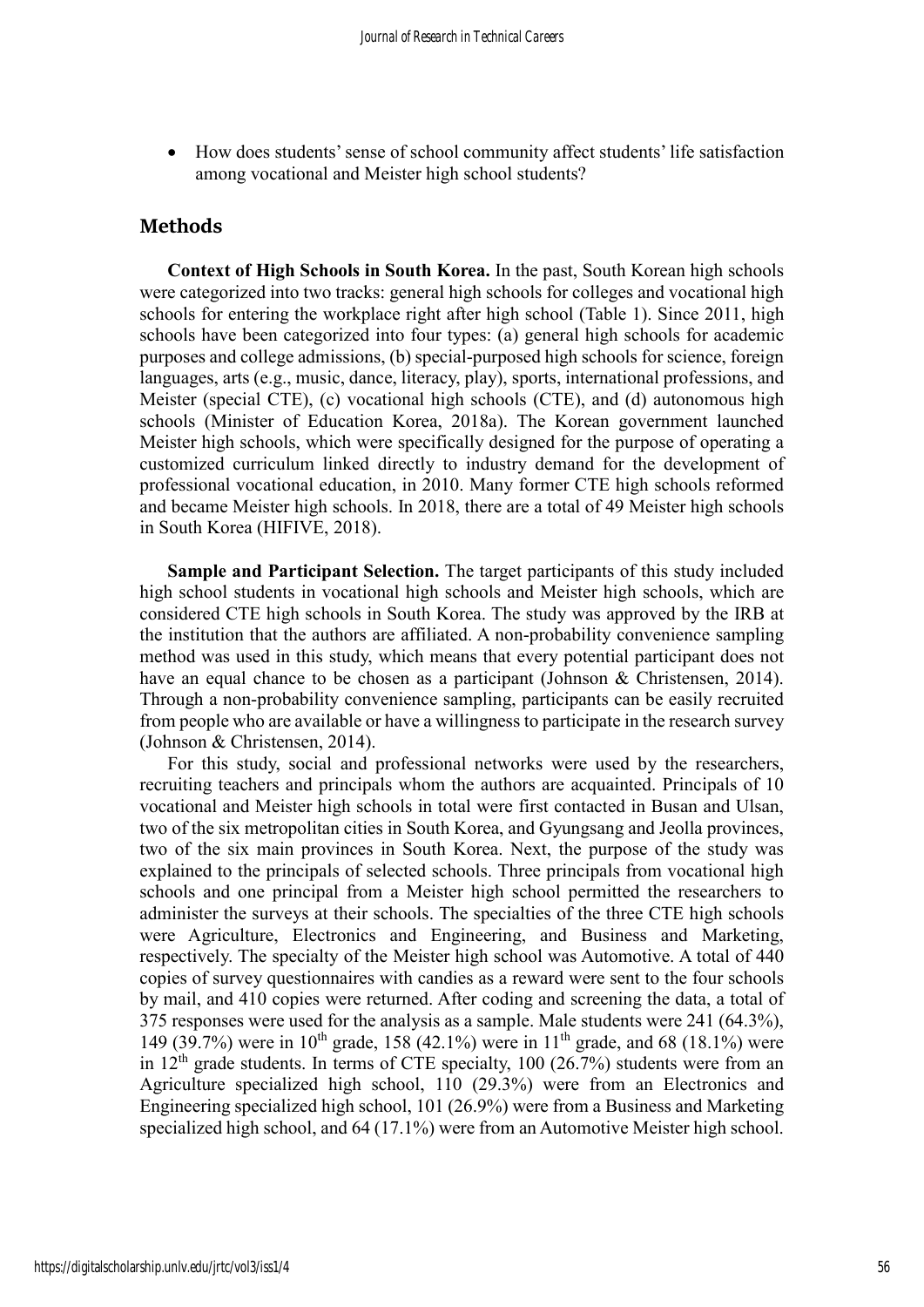#### **Measures**

**Korean version of the Sense of Community Index 2 (KSCI2).** The Korean Sense of Community Index 2 (KSCI2) was used to measure how Korean CTE and Meister high school students sensed their schools as a community (Table 2). The KSCI2 is a self-reported Korean version of the Sense of Community Index2 (SCI-2; Chavis, Lee, & Acosta, 2008). While the SCI-2 consists of 24 statements and are categorized into four dimensions: *membership, influence, meeting needs,* and *a shared emotional connection* (Chavis, Lee, & Acosta, 2008), the KSCI2 has 13 statements and are divided into two factors. The two factors of the Korean Sense of Community Index 2 were *reinforcement of needs* (e.g., "I get important needs of mine met because I am part of this school community) *and influence* (e.g., "This school community can influence other communities) with a four-point Likert-like scale  $(1 = not at all, 4 = completely)$  (Park, 2018, pp. 10-11). Model indices of the two-factor model of the KSCI2 indicated a good fit with  $\chi^2(78, n = 290) = 2592.46, p < .001$ , SRMR = .04, TLI = .92, CFI = .94 (Park, 2018, p. 57). The coefficient alphas of the subscales were .92 and .83, respectively (Park, 2018, p. 59). Participants reported their self-assessments using a paper-based survey questionnaire.

**Korean version of Satisfaction with Life Scale (SWLS).** To measure Korean students' life satisfaction, the Korean version of the SWLS was used, which is freely available online (Diener, n.d.). The Satisfaction with Life Scale (SWLS) is designed to measure global cognitive judgments of satisfaction with one's life and consists of short five statements (Diener et al., 1985). The Korean version of SWLS has the same five short items (e.g., "I am satisfied with my life") and used a 5-point Likert scale ( $1 =$ Strongly disagree,  $5 =$  Strongly agree). The KSWLS produced an adequate internal consistency with  $\alpha = .92$ .

# **Data Analysis**

To examine the sense of school community of Korean vocational and Meister high school students, descriptive statistics were first produced including means and standard deviations (*SD*s). Skewness and kurtosis of each item were also examined to check the modality of the distribution and detect outliers of the sample (DeCarlo, 1997). To compare means of the sense of school community for male and female students, the independent *t*-test was employed. To compare means of the sense of school community and life satisfaction for CTE specialty of the four high schools, an independent oneway ANOVA was performed with some *post hoc* tests, using SPSS Statistics 23.

To discover whether the effect was substantive, effect size indicators were calculated for each test. An effect size indicates the strength of a relationship between the independent and dependent variables and how big an effect is present (John & Christensen, 2014). With effect size statistics, researchers can interpret the results of a study from a practical point of view (Gall, Gall, & Borg, 2007). For this study, Pearson *r* correlations were calculated, using the values of  $r^2$  (Field, 2009). According to Cohen (1992), the effect size is low if the value of  $r$  is around 0.1, medium if  $r$  varies around 0.3, and large if *r* is more than 0.5. In other words, the higher the effect size, the greater the difference exists between the groups compared. To examine the influence of sense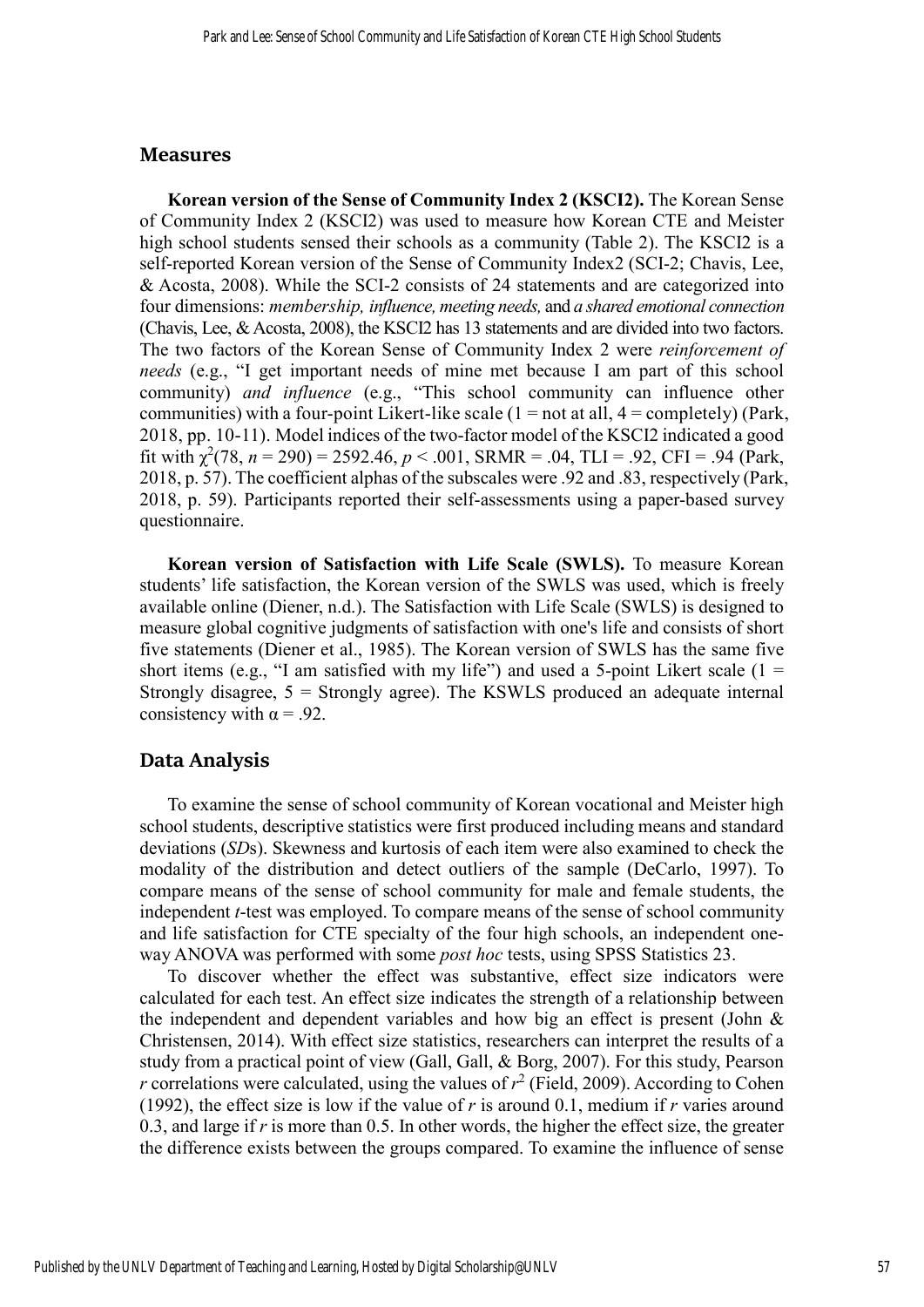|                        | Levene statistic | df1 | atz  | 512. |
|------------------------|------------------|-----|------|------|
| Reinforcement of needs | .406             |     | רי ר | .247 |
| Influence              | 2.259            |     | רי ר | .106 |
| Life satisfaction      | 889              |     | רי ר |      |

Table 3. Test of Homogeneity of Variances

Table 4. Results of Comparisons of Variances (*n* = 375)

| Variable |         | SS      | df  | МS    | $\boldsymbol{F}$ | Sig. |
|----------|---------|---------|-----|-------|------------------|------|
| RN       | Between | 10.477  | 3   | 3.492 | 3.423            | .017 |
|          | Within  | 378.536 | 371 | 1.020 |                  |      |
|          | Total   | 389.013 | 374 |       |                  |      |
|          |         |         |     |       |                  |      |
|          | Between | 8.909   | 3   | 2.970 | 7.274            | .000 |
| IN       | Within  | 151.455 | 371 | .408  |                  |      |
|          | Total   | 160.364 | 374 |       |                  |      |
|          |         |         |     |       |                  |      |
| LS       | Between | 4.351   | 3   | 1.450 | 2.060            | .105 |
|          | Within  | 261.127 | 371 | .704  |                  |      |
|          | Total   | 265.478 | 374 |       |                  |      |

Note.  $RN =$  reinforcement of needs,  $IN =$  influence, and  $LS =$  life satisfaction.

of school community on students' life satisfaction, a path analysis was performed, employing structural equation modeling (SEM) with Mplus7.

# **Results**

**Descriptive Statistics.** Means, standard deviations, skewness, and kurtosis were calculated and examined. All the values of skewness were not greater than 2.0, and the values of kurtosis of all the items were less than 0.7, which indicated that the normal distribution of the sample was assumed (DeCarlo, 1997).

**Independent** *t***-test.** Findings suggested that on average, male students  $(n = 241)$ sensed their schools as communities in reinforcement of needs  $(M = 4.525, SE = 0.063)$ greater than female students  $(M = 4.100, SE = 0.090)$ , and it was statistically significant,  $t(371) = 3.903$ ,  $p < .001$ ,  $r = .20$ , which indicated a medium-sized effect. For the factor of influence, male students  $(M = 2.821, SE = 0.041)$  scored higher than female students  $(M = 2.530, SE = 0.057)$ , and it was statistically significant,  $t(371) = 4.056, p < .001, r$ = .21, which represented a medium-sized effect. In terms of life satisfaction, on average male students ( $M = 3.491$ ,  $SE = 0.051$ ) were more satisfied with their lives than female students  $(M = 3.178, SE =$ 

0.077) and the difference was also statistically significant,  $t(371) = 3.613$ ,  $p < .001$ , *r* = .18, which showed a small-sized effect.

**One-way ANOVA.** Means of the sense of school community and life satisfaction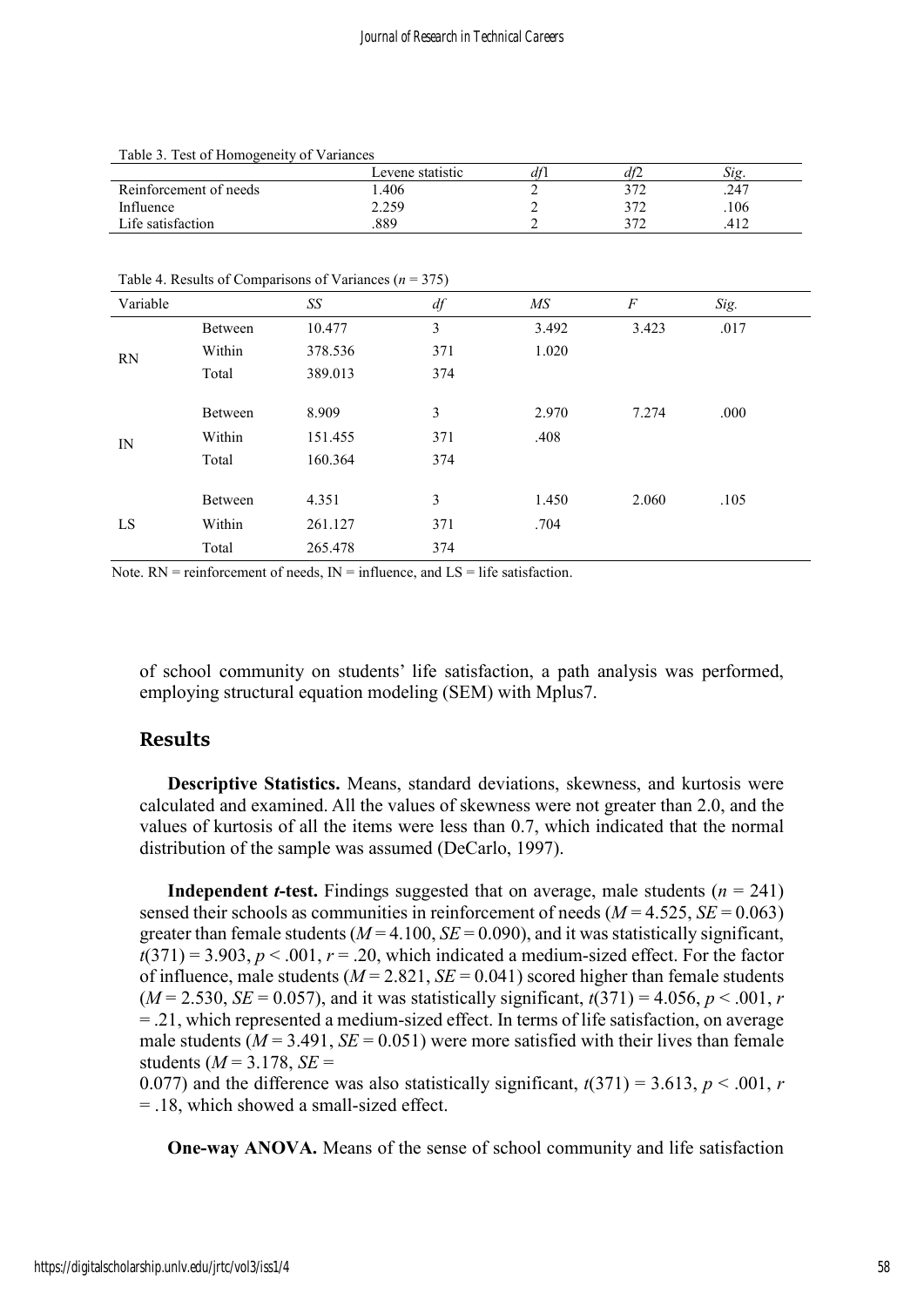| DV          | Major $(I)$ | Major $(J)$ | $MD (I-J)$ | SE   | Sig.  | 95% CI [LL, UL]  |
|-------------|-------------|-------------|------------|------|-------|------------------|
|             | Ag          | El & En     | $-.153$    | .140 | .690  | $[-.514, .207]$  |
|             |             | B & M       | .106       | .143 | .880  | $[-.262, .474]$  |
|             |             | Auto        | $-.380$    | .162 | .089  | $[-.797, .037]$  |
|             | El & En     | Ag          | .153       | .140 | .690  | $[-.207, .514]$  |
|             |             | B & M       | .259       | .139 | .246  | $[-.100, .619]$  |
|             |             | Auto        | $-.226$    | .159 | .484  | $[-.636, .183]$  |
| <b>RN</b>   | B & M       | Ag          | $-.106$    | .143 | .880  | $[-.474, .262]$  |
|             |             | El & En     | $-.259$    | .139 | .246  | $[-.619, .100]$  |
|             |             | Auto        | $-.486*$   | .161 | .015  | $[-.902, -069]$  |
|             | Auto        | Ag          | .380       | .162 | .089  | $[-.037, .797]$  |
|             |             | El & En     | .226       | .159 | .484  | $[-.183, .636]$  |
|             |             | B & M       | $.486*$    | .161 | .015  | [.069, .902]     |
|             | Ag          | El & En     | $-.048$    | .088 | .948  | $[-.276, .180]$  |
|             |             | B & M       | .004       | .090 | 1.000 | $[-.228, .237]$  |
|             |             | Auto        | $-.421"$   | .102 | .000  | $[-.685, -.157]$ |
|             | El $&$ En   | Ag          | .048       | .088 | .948  | $[-.180, .276]$  |
|             |             | B & M       | .052       | .088 | .934  | $[-.175, .280]$  |
|             |             | Auto        | $-.373*$   | .100 | .001  | $[-.632, -.114]$ |
| $_{\rm IN}$ | B & M       | Ag          | $-.004$    | .090 | 1.000 | $[-.237, .228]$  |
|             |             | E1 & En     | $-.052$    | .088 | .934  | $[-.280, .175]$  |
|             |             | Auto        | $-.425*$   | .102 | .000  | $[-.689, -.162]$ |
|             | Auto        | Ag          | $.421*$    | .102 | .000  | [.157, .685]     |
|             |             | El & En     | $.373*$    | .100 | .001  | [.114, .632]     |
|             |             | B & M       | $.425*$    | .102 | .000  | [.162, .689]     |

Table 5. Multiple Comparisons Between CTE Specialty Using Tukey HSD ( $n = 375$ )

Note. DV = dependent variable;  $RN =$  reinforcement of needs,  $IN =$  influence;  $MD =$  mean difference,  $CI =$ confidence interval for a difference,  $LL$  = lower limit,  $UL$  = upper limit;  $Ag$  = Agriculture, B & M = Business and Marketing, Auto = Automotive, El & En = Electronics and Engineering.  $p < .05$  and are in boldface.

for four different specialties were compared, using independent one-way ANOVA. First, Levene's test was performed to see whether the variances of the four groups were significantly different and the result suggested that the variances were very similar for the three variables of reinforcement of needs, influence, and subjective well-being (Table 3).

Means and standard deviations (*SD*s) were produced for each specialty of the four different high schools. For reinforcement of needs, the Meister high school which specialized in automotive scored the highest  $(M = 4.672, SD = 0.822)$ , the vocational high school specializing in electronics and engineering ( $M = 4.446$ ,  $SD = 1.068$ ) scored second highest, the vocational high school specializing in agriculture the third highest  $(M = 4.292, SD = 0.996)$ , and the vocational high school in business and marketing was the lowest ( $M = 4.186$ ,  $SD = 1.066$ ). For the factor of influence, results showed the same trend as reinforcement of needs: the Meister high school scored the highest  $(M = 3.053$ ,  $SD = 0.532$ ), the vocational high school in electronics and engineering the second (*M*  $= 2.680$ , *SD* = 0.683), the vocational high school in agriculture the third highest (*M* =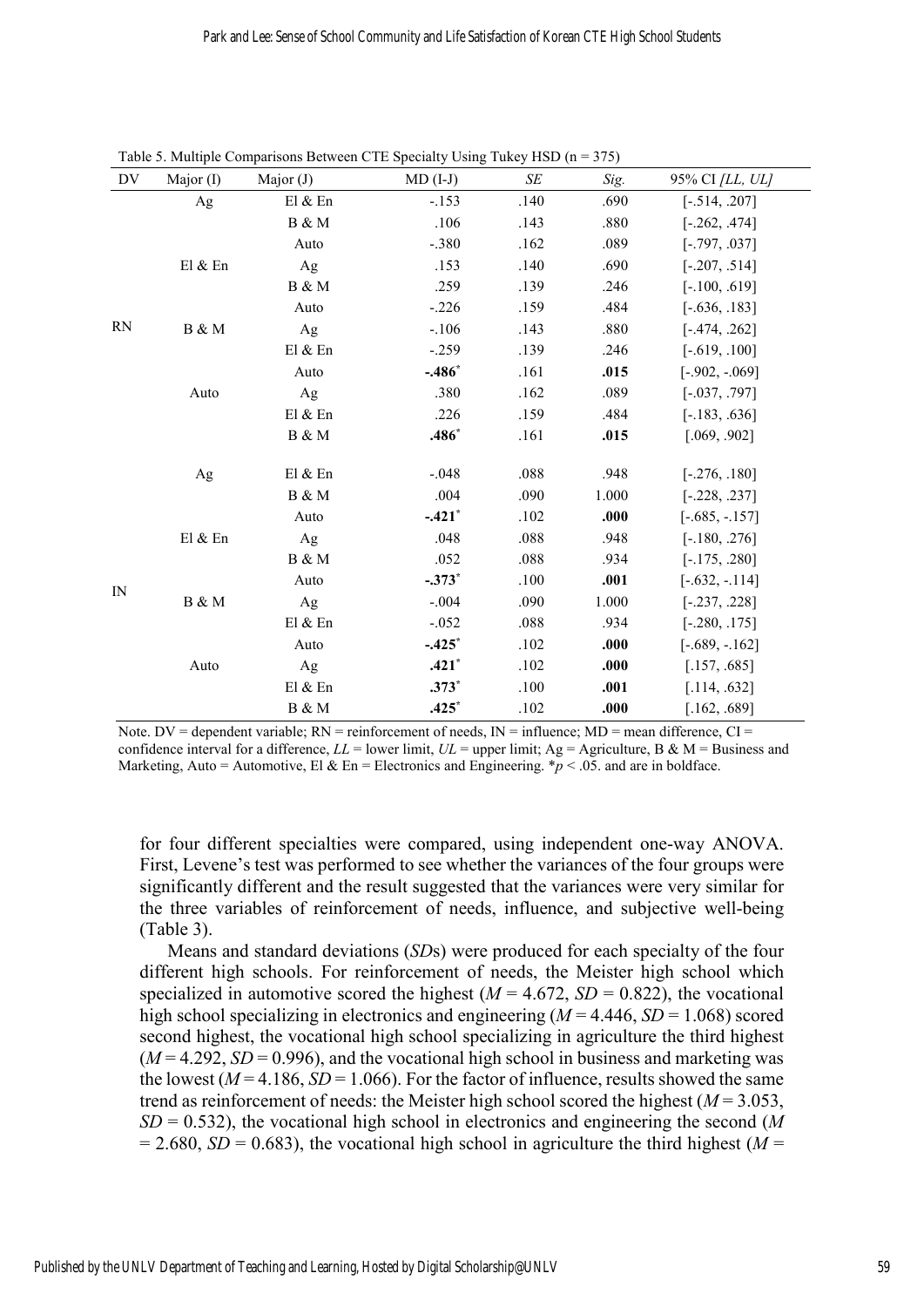| Variable | <b>RN</b> | $_{\rm IN}$ | LS     |
|----------|-----------|-------------|--------|
| RN       | (.922)    |             |        |
| IN       | $.687**$  | (.847)      |        |
| LS       | $.484***$ | $.486**$    | (.898) |
| M        | 2.733     | 2.717       | 3.379  |
| SD       | 0.790     | 0.830       | 0.995  |

Table 6. Correlation and Reliability ( $n = 375$ )

Note. Values in the parentheses represent Cronbach's α*.* RN = reinforcement of needs, IN = influence, and LS = life satisfaction. \*\* indicates  $p < .001$ .

2.632,  $SD = 0.652$ ), the vocational high school in business and marketing scored the lowest ( $M = 2.628$ ,  $SD = 0.637$ ). For students' life satisfaction, students in the Meister high school were most satisfied with their life ( $M = 3.609$ ,  $SD = 0.718$ ), those in electronics and engineering the second ( $M = 3.362$ ,  $SD = 0.850$ ), those in business and marketing did the third ( $M = 3.339$ ,  $SD = 0.921$ ), and students in agriculture were least satisfied with their life ( $M = 3.292$ ,  $SD = 0.812$ ).

There was a significant difference in means of the two factors of the KSCI2: reinforcement of needs and influence:  $F(3, 371) = 3.423$ ,  $p < .05$ ,  $r = .16$  and  $F(3, 371)$  $= 7.274$ ,  $p < 0.05$ ,  $r = 0.24$ , respectively. However, there was not a significant difference in means of students' life satisfaction between the four specialties (Table 4).

Since there were four groups of high school specialties, some *post hoc* tests to compare means of all groups of participants were carried out. The results of Tukey HSD are presented (Table 5). For the factor of *reinforcement of needs* of the KSCI2, students specializing in automotive scored higher than those in business and marketing. The value of the difference was .486 and was statistically significant,  $p < .05$ . For the other groups, the differences in means of reinforcement of needs were not significant. The difference in means of the second factor of *influence* was statistically significant between students specializing in automotive and those in all the other specialties: agriculture, business and marketing, and electronics and engineering. The mean differences among other groups were not significant.

**Path Analysis.** To examine the effect of sense of school community on students' life satisfaction, a path analysis was conducted, using SEM. First, the correlation between variables was calculated; each variable was positively correlated with values from .484 to .687. The internal consistency of each variable was produced, using Cronbach's α, with the values of α ranging from .847 to .922 (Table 6).

The result of a path analysis suggested that the factor of reinforcement needs had a positive effect on students' life satisfaction ( $\beta$  = .368,  $p < .001$ ), and the factor of influence had a positive effect on students' life satisfaction ( $\beta$  = .515, *p* < .001). The diagram of the model is produced, using Mplus7 (Figure 2).

Finally, to examine the model fit, several model indices of the confirmatory factor analysis were produced, using Mplus7. Model indices were  $\chi^2(132, n = 568) = 521.813$ , *p* < .001, SRMR = .04, TLI = .92, CFI = .94, RMSEA = .07 with 90% CI [.065, .078]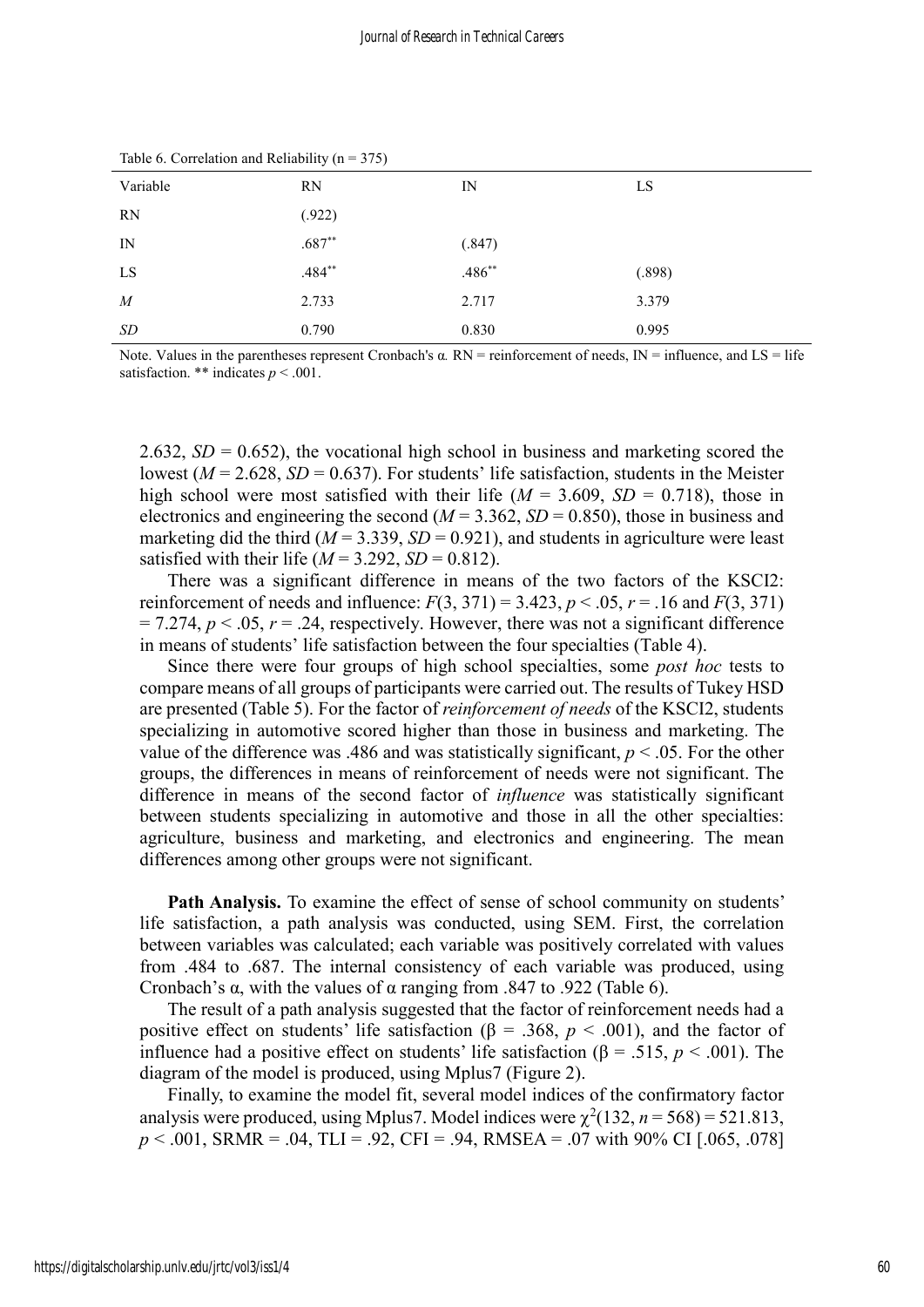

Figure 2. Empirical results from the structural equation modeling. Three latent variables are estimated: RN = reinforcement of needs,  $IN =$  influence, and  $LS =$  life satisfaction. The metric of the factors was set by fixing the first factor loading in each to 1.

and  $p < .001$  and indicated a very good fit to the sample data.

#### **Discussion and Conclusions**

In response to the first research question, "How is students' sense of school community different according to student gender?" male students perceived their schools as a community greater than female students did, reporting higher scores for reinforcement of needs and influence on the KSCI2. This result was consistent with the OECD (2013) finding that boys scored higher on a sense of belonging and feeling happy at school than girls did.

In response to the second research question, "How is students' sense of school community different according to different vocational high school specialties?" students in the Meister high school specializing in automotive scored greater on reinforcement of needs than those in the vocational high school specializing in business and marketing. Also, students in the Meister high school specialized in automotive felt the greater influence of their school community than those in the other three vocational high school specialties: agriculture, business and marketing, and electronics and engineering. These results imply that the Meister high school specializing in automotive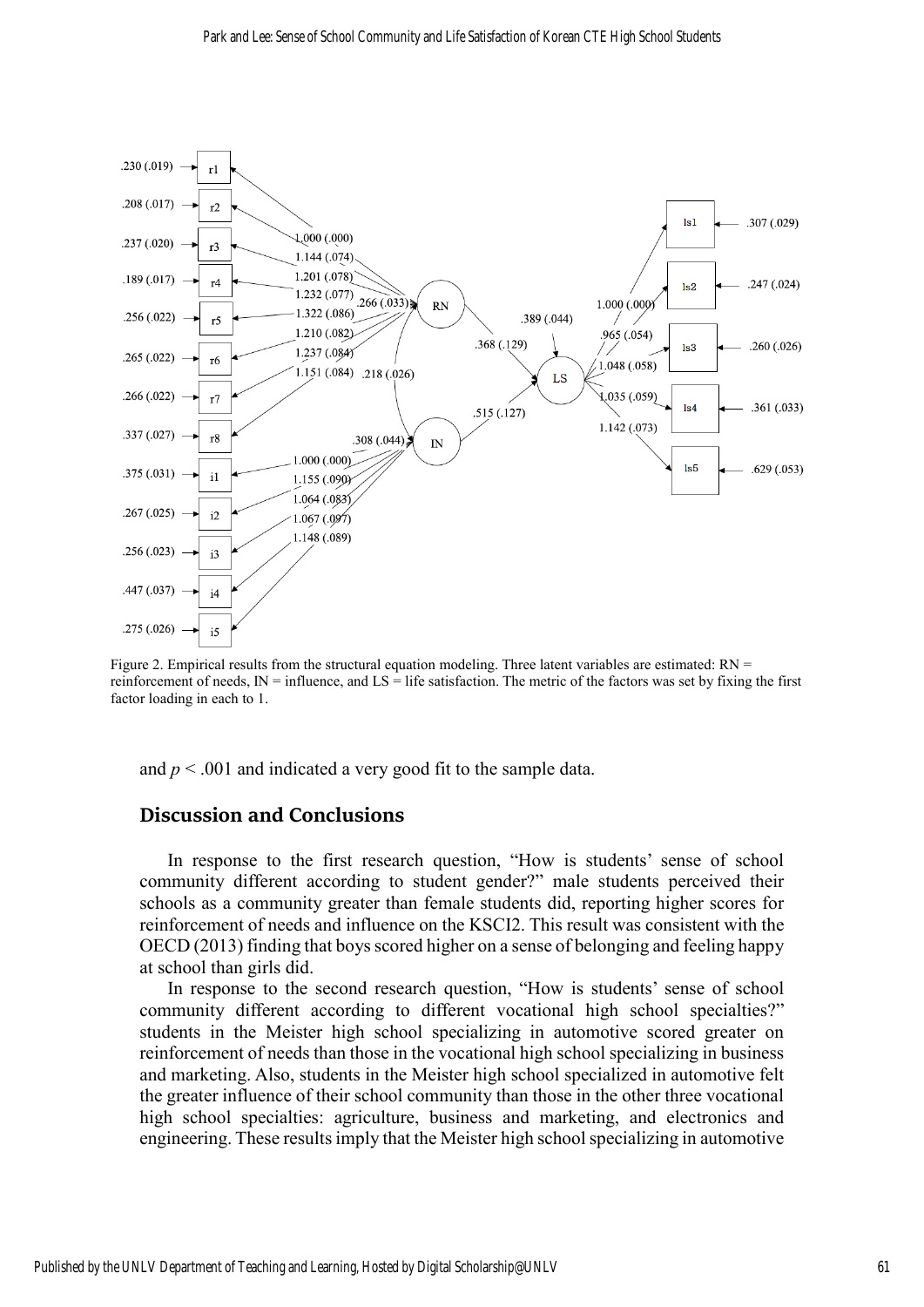may have reinforced students' needs such as a high rate of scholarship provided to students and a high rate of employment after graduation. However, the findings also imply further studies should be conducted to find out why students in the Meister high school felt their school as a community greater than those who attended the other vocational high schools. In addition, students who attend other Meister high schools should be examined to see whether they show similar indices in sense of school community or not.

In response to the third question, "How does students' sense of school community affect students' life satisfaction among vocational and Meister high school students?" students' life satisfaction was affected by the two factors of the sense of a school community: reinforcement of needs and influence. This result is consistent with the argument that a sense of school community is associated with students' mental and overall life satisfaction by Grover, Limber, and Boberiene (2015).

Past research has only minimally explored students' perspectives in terms of students' life satisfaction and their sense of school community, specifically utilizing students in vocational and Meister high schools. This study is unique because past research studies did not explain how male and female students differently sensed their schools as a community and how students' perceptions of the school community were different for different vocational specialties. This study also explored students' life satisfaction at the level of a school-life domain: students' sense of school community which further supports the importance of improving students' overall life satisfaction by cultivating a sense of school community.

As Currie et al. (2012) argued that policymakers and school practitioners need to consider school's influence on young people's lives, those in vocational high schools in South Korea need to consider that students' connections with school commonly decrease as they get older and reflect schools' influence on students' life satisfaction. In particular, to improve students' sense of school community, vocational high schools need to identify students' needs and reflect their needs in practices for changing school systems and structure and for developing programs and events. One way to cultivate students' sense of school community is to reinforce students' needs (Angelle, 2017; Grover, Limber, & Boberiene, 2015). Schools need to identify what students know, what students want to learn, and what students need to learn. Specifically, principals and teachers in vocational high schools in South Korea should take more initiative to make their schools be better communities that can respect, care for, and support teenagers (Angelle, 2017). School leaders, teachers, and school staff in vocational high schools need to consider the distinct context for decision making and behaviors (Angelle, 2017).

Some practices for improving students' sense of community may include changing structures of school and classroom systems as Grover, Limber, and Boberiene (2015) suggested examples such as changing the classroom layout physically, keeping students with the same teacher for years to maintain continuous relationship and learning, and taking care of older students with teams of students.

Further, efforts should be complemented with nonstructural strategies such as promoting safety in school, increasing students and families' participation in policy development, delivering school rules and expectations clearly, promoting positive behaviors with appropriate reinforcement, and offering consistent and consequences when rules are violated. Positive relationships should also be encouraged between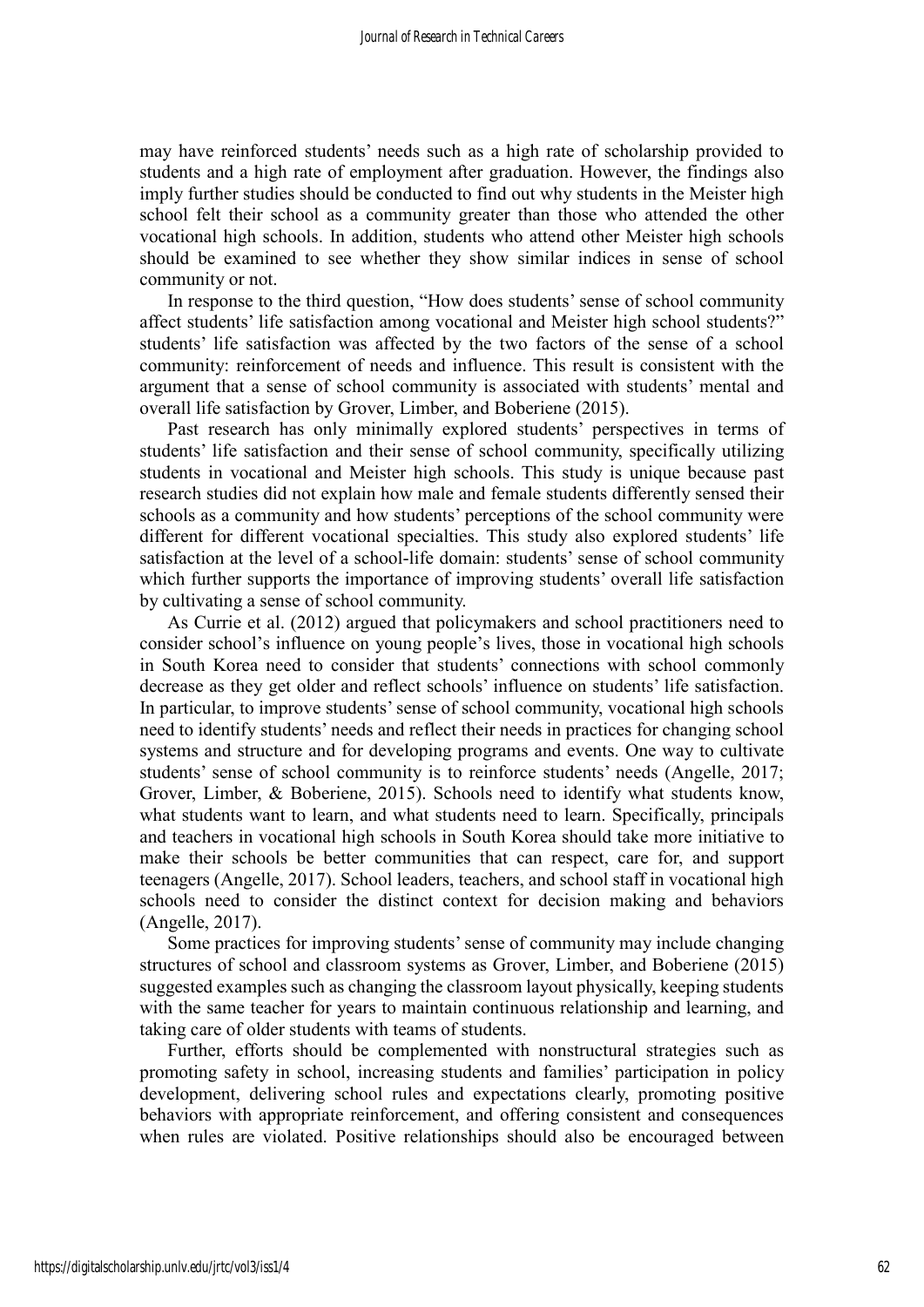teachers, school leaders, school staff, students, and families. Respecting and greeting students with sincere interest, identifying academic and non-academic challenges that students face, providing appropriate counseling services and support, and seeking external collaboration to meet students' needs when schools cannot provide such services with internal resources can be some practical examples to cultivate the sense of community of students at the school level (Grover, Limber, & Boberiene, 2015).

Practicing programs to improve students' sense of school community is also important. At the classroom and the individual levels, efforts by teachers should be made to complement prosocial behaviors such as social-emotional learning, soft skills, and citizenship (Grover, Limber, & Boberiene, 2015). At the school level, principals need to seek collaboration and cooperation with families, community leaders, and community businesses for developing a sense of school community for students in CTE high schools. Finally, cultivating a sense of school community in students can be accomplished through efforts made by systematic connections, supports, and collaboration as well as by the independent role of each agent.

# **Limitations and Recommendations for Future Research**

Despite the unique contribution to the research and literature on school community, this study has multiple limitations. First, this study could not identify the reasons why female students' sense of school community was lower than that of male students. Also, the two factors of the Korean version of the sense of school community index 2 may not represent all the aspects of students' sense of their school communities. In addition, this study did not investigate why the students in the Meister high school scored higher on a sense of their school community than those from the other three vocational high schools. Another limitation of this study was that the participants for this study were from two metro cities and two provinces in South Korea, which means that the findings of this study are hard to be generalized to all the students in vocational and Meister high schools in South Korea.

For future research, one possible suggestion is to conduct a study exploring why female students felt less of a sense of school community than their male counterparts. These findings can be of value and offer further data. Also, more Meister school systems and students can be explored to see which variables affect students' sense of school community compared to vocational high schools. In addition, a study similar to this should be conducted, utilizing different participants from more Meister and vocational high schools in different areas in South Korea. As noted as a limitation of this study, more participants are needed to represent vocational and Meister high school students. Also, studies utilizing students from different specialties in both vocational and Meister high schools would provide more meaningful insight into the relationship between students' sense of school community and life satisfaction.

Note: This research was supported by a grant from the National Research Foundation of Korea funded by the Korean Government (2017S1A3A2067778)

### **References**

Angelle, P. S. (2017). Beliefs and behaviors of two high school principals in developing a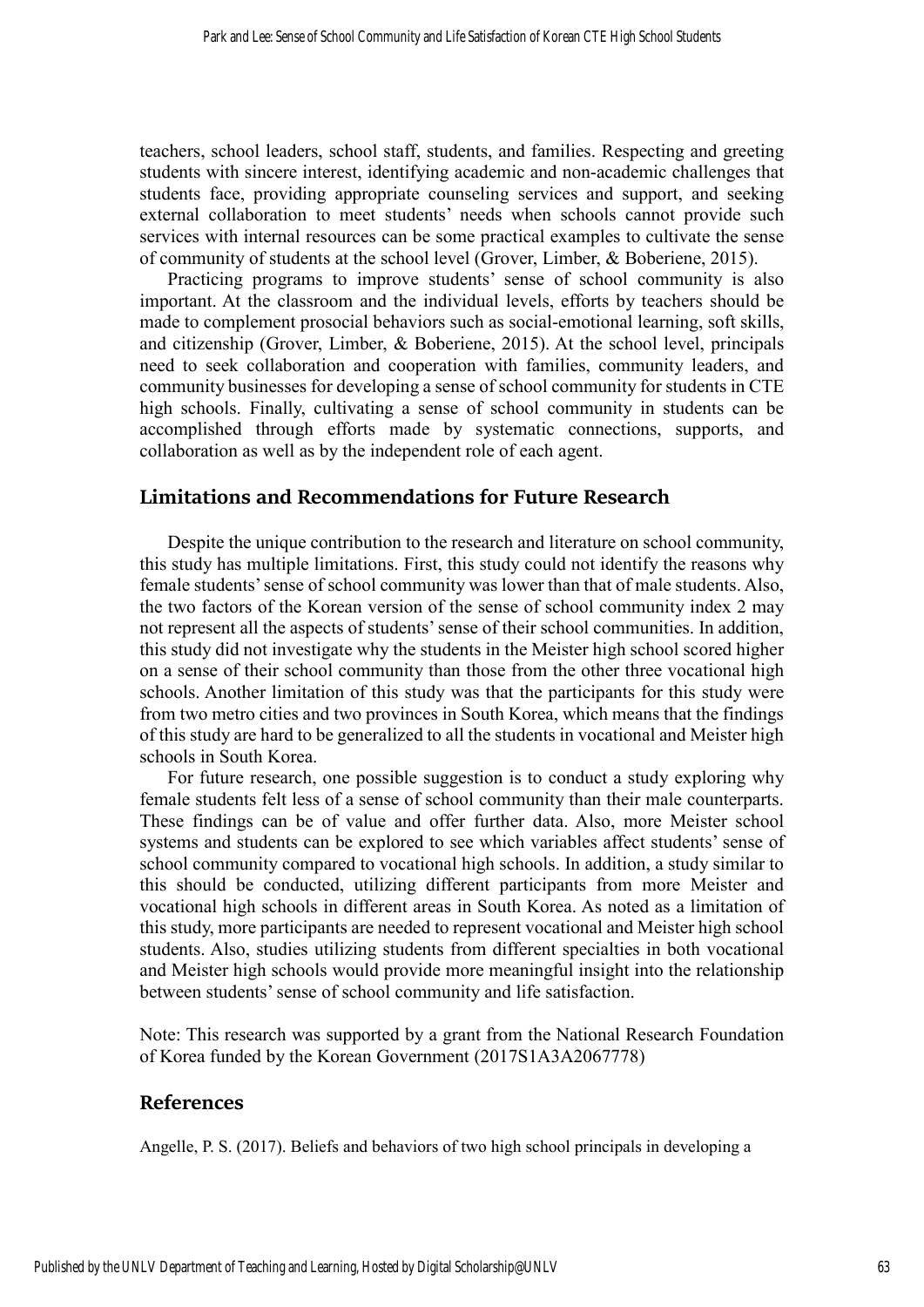sense of school community for students. *NASSP Bulletin, 101*(1), 5-22. https://doi.org /10.1177/0192636517694957

- Chavis, D. M., Lee, K. S., & Acosta, J. D. (2008). *The sense of community (SCI) revised: The reliability and validity of the SCI-2*. Paper presented at the 2nd International Community Psychology Conference, Lisboa, Portugal.
- Chen, L. H., Wu, C., Lin, S., & Ye, Y. (2018). Top-down or bottom-up? The reciprocal longitudinal relationship between athletes' team satisfaction and life satisfaction. *Sport, Exercise, and Performance Psychology, 7*(1), 1-12. http://doi.org/10.1037 /spy0000086
- Currie, C., Zanotti, C., Morgan, A., Currie, D., Looze, M. de, Roberts, C., Samdal, O., Smith, O. R. F., & Barnekow, V. (Eds.). (2012). *Social determinants of health and well-being among young people. Health Behaviour in School-aged Children (HBSC) study: International report from the 2009/2010 survey* (Health Policy for Children and Adolescents, No. 6). Copenhagen, WHO Regional Office for Europe. Retrieved from http://www.hbsc.unito.it/it/images/pdf/hbsc/prelims-part1.pdf
- Cohen, J. (1992). A power primer. *Psychological Bulletin, 112*(1), 155.
- DeCarlo, L. T. (1997). On the meaning and use of kurtosis. *Psychological Methods, 2*(3), 292- 307. https://doi.org/10.1037/1082-989X.2.3.292
- Dewey, J. (1966). *Democracy and education: An introduction to the philosophy of education*. New York, NY: The Free Press.
- Diener, E. (n.d.). Satisfaction with Life Scale (SWLS). Retrieved from https://eddiener.com /scales/7
- Diener, E., Emmons, R. A., Larsen, R. J., & Griffin, S. (1985). The satisfaction with life scale. *Journal of Personality Assessment, 49*, 71-75.
- Dove, M. K., Zorotovich, J., & Gregg, K. (2018). School community connectedness and family participation at school. *World Journal of Education, 8*(1), 49–57. https://doi.org /10.5430/wje.v8n1p49
- Dunham, H. W. (1977). Community as process: Maintaining the delicate balance. *American Journal of Community Psychology, 5*(3), 257-268.
- Dunham, H. W. (1986). Commentary the community today: Place or process. *Journal of Community Psychology, 14*(4), 399–404.
- Field, A. P. (2009). *Discovering statistics using SPSS* (3rd ed.). Los Angeles, CA: Sage
- Gall, M., Gall, J., & Borg, W. (2007). *Educational research: An introduction* (8th ed.). Boston, MA: Allyn & Bacon.
- Grover, H. M., Limber, S. P., & Boberiene, L. V. (2015). Does it matter if students experience school as a place of community? *American Journal of Orthopsychiatry, 85*(6), S79–S85. https://doi.org/10.1037/ort0000131
- HIFIVE. (2018). Meister school trends and status. [Web log post]. Retrieved from http://www.hifive.go.kr/school/meisterAppointField.do?rootMenuId=02&menuId  $=020203$
- Johnson, B., & Christensen, L. B. (2014). *Educational research: quantitative, qualitative, and mixed approaches* (5th ed.). Los Angeles, CA: Sage.
- Kim, J. (2018, October 16). Distrust escalates over school records. *The Korea Times: Hankook Ilbo.* Retrieved from https://www.koreatimes.co.kr/www/nation/2018/10 /181\_257094.html
- Lance, C. E., Lautenschlager, G. J., Sloan, C. E., & Varca, P. E. (1989). A comparison between bottom-up, top-down, and bidirectional models of relationships between global and life facet satisfaction. *Journal of Personality, 57*, 601–624. https://doi.org/10.1111 /j.1467-6494.1989.tb00565.x
- Lee, S. S., & Kim, E. J. (2018).  $\Box$ 만족도의 관계 연구 : 일반고와 특성화고 학생을 중심으로 [A study on the relationship among empathetic school community competency, sense of community, and